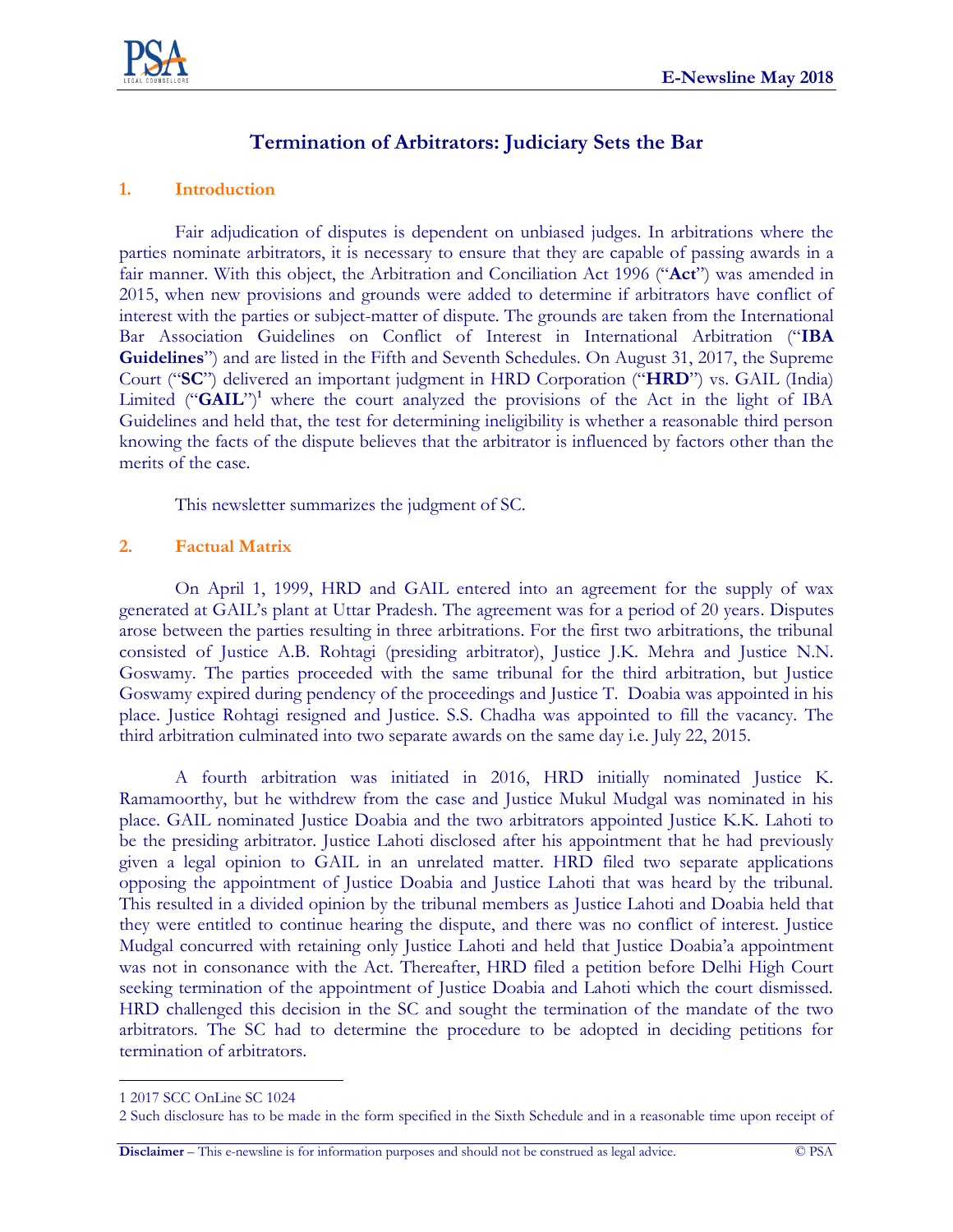

# **3. Relevant Legal Provisions**

Before delving into the parties' arguments and SC ruling, it is imperative to understand the legal provisions discussed in this case pertaining to conflict of interest. Section 12(1) of the Act requires possible arbitrators to disclose in writing, any kind of past interest or relationship with the parties or subject-matter of dispute and circumstances which will prevent them from completing the arbitration within 12 months. 2 Section 12(3)(a) provides that appointment of arbitrators can be challenged only if there is justifiable doubts as to their independence or impartiality which are to be tested on the grounds prescribed in the Fifth Schedule of the Act.<sup>3</sup> Section 12(5) prohibits appointment of possible individuals who are ineligible due to their association with the parties or if the subject matter of dispute falls within the grounds mentioned in the Seventh Schedule.<sup>4</sup> But, the parties can waive the applicability of this provision by a written agreement. Section 13 provides that the parties can agree on a procedure to challenge appointments before the tribunal. If they are unable to agree on the procedure, any party who intends to challenge should file an application within fifteen days from when they become aware of the constitution of tribunal or any circumstances that may create doubt as to the arbitrator's independence or impartiality. If the challenge is not successful, the tribunal can proceed with the arbitration and pass an award. Thereafter, parties can challenge the award in court under Section 34<sup>5</sup> of the Act. Section 14 stipulates that arbitrators shall be terminated if they become de jure ineligible to perform the functions. Under such situation, the parties may approach the court directly to decide on the termination.

## **4. Issues and Parties Arguments**

The key question in this case concerned the manner in which the provisions of the Act are to be interpreted in a potential conflict of interest analysis of arbitrators, for determining their eligibility to continue with the arbitration.

## **4.1 HRD's arguments**

 $\overline{a}$ 

award

(a) Appointment of Justice Doabia: HRD contended that the object of amending the Act is to appoint neutral arbitrators who are independent and fair in their decision-making. Justice Doabia had adjudicated in the third arbitration for GAIL. HRD argued that he was ineligible under three grounds of the Seventh Schedule. The first ground provided that, an arbitrator who is an employee, advisor or consultant or who has any business relationship with the parties is ineligible. According to HRD, Justice Doabia arbitrated their dispute in the past and this constituted a business relationship between him and the parties. They further stated that the Seventh Schedule also provides, the arbitrator should not have rendered legal advice or given expert opinion to the parties or be involved in any manner in the case. HRD stated since Justice Doabia had passed an award in the third arbitration, this constituted expert opinion and he was involved in the case.

<sup>2</sup> Such disclosure has to be made in the form specified in the Sixth Schedule and in a reasonable time upon receipt of a nomination request. Before confirmation of the appointment the proposed nominee has to submit its disclosure

<sup>3</sup> The Fifth Schedule to the Act contains 34 grounds which can cast doubt on the arbitrator's ability to act independently or impartially

<sup>4</sup> The Seventh Schedule contains 19 grounds that make arbitrators de jure ineligible to continue as arbitrators 5 Section 34 contains the grounds based on which an application can be filed in the court for setting aside an arbitral

**Disclaimer** – This e-newsline is for information purposes and should not be construed as legal advice. © PSA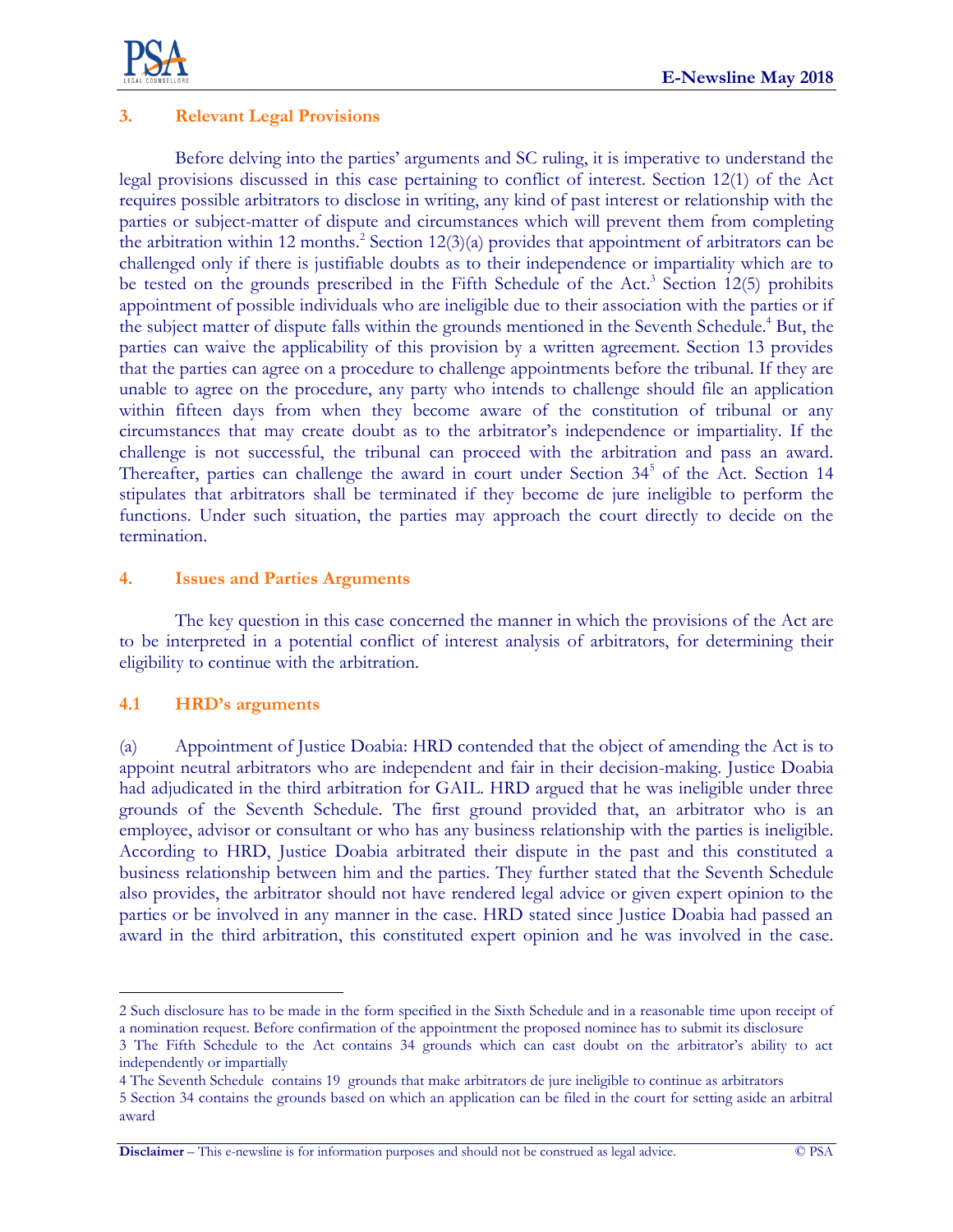

Furthermore, he had not disclosed in writing circumstances which are likely to affect his ability to devote sufficient time for the arbitration, in accordance with Section 12(1)(b) of the Act.

(b) Appointment of Justice Lahoti: HRD also contended that the appointment of Justice Lahoti attracted three grounds of the Seventh Schedule and two new grounds of the Fifth Schedule. As with the case of Justice Doabia, HRD argued that rendering legal opinion or advice constituted a business relationship between potential arbitrator and parties. Further, as Justice Lahoti was on the panel of arbitrators of GAIL, HRD argued that this amounted to giving regular advice to GAIL and acting as their adviser within the last three years, thereby making him ineligible to proceed with the arbitration. Therefore, his appointment should be terminated.

HRD further contended that after the 2015 amendment, the scope of challenge to awards under Section 34 of the Act has been narrowed. Previously, the grounds for setting aside an arbitral award were quite broad. Any award could be challenged on varied statutory grounds, including one when the award was contrary to the public policy of India. This meant the award passed by biased arbitrators could theoretically be set aside by the court, if the party challenging it could prove that the arbitrators had conflict of interest which prevented them from passing a neutral award. The 2015 amendment has narrowed the grounds for challenge by removing the public policy ground and by limiting it to awards that are only against the fundamental policy of Indian law. By incorporating specific grounds in the two schedules of the Act, the legislature intended that the parties resolve disputes concerning potential conflict of interest of arbitrators, before the commencement of arbitration process. This will ensure that the awards passed are adhered to by the parties and they do not seek to set it aside.

## **4.2 GAIL's arguments**

GAIL argued that neither Justice Lahoti nor Justice Doabia were ineligible to act as arbitrators and the grounds raised by HRD are not applicable to them, as they cover circumstances where the arbitrators have some business relationship with the parties or are continuously giving advice to them regarding the current or any other dispute. Giving a legal opinion or rendering an arbitral award does not make the arbitrators ineligible. Further, Justice Doabia had no previous involvement in the very dispute and had appeared in a different arbitration arising out of the same agreement. Moreover, the two Schedules are taken from the IBA Guidelines and are to be read in the light of the general principles contained in it. The IBA Guidelines consider arbitrators to be independent and impartial at the time of appointment unless clear circumstances indicate that they may not function without bias.

## **5. SC Analysis and Decision**

After hearing both sides, SC had to decide whether to interpret the provisions of the Act broadly so that even a minute doubt as to the independence or impartiality of judges is to be considered as basis for ineligibility, or consider the facts and circumstances of each case individually before deciding about the termination of an arbitrator. In this regard, SC came to certain conclusions to guide it in the interpretation of provisions of the Act.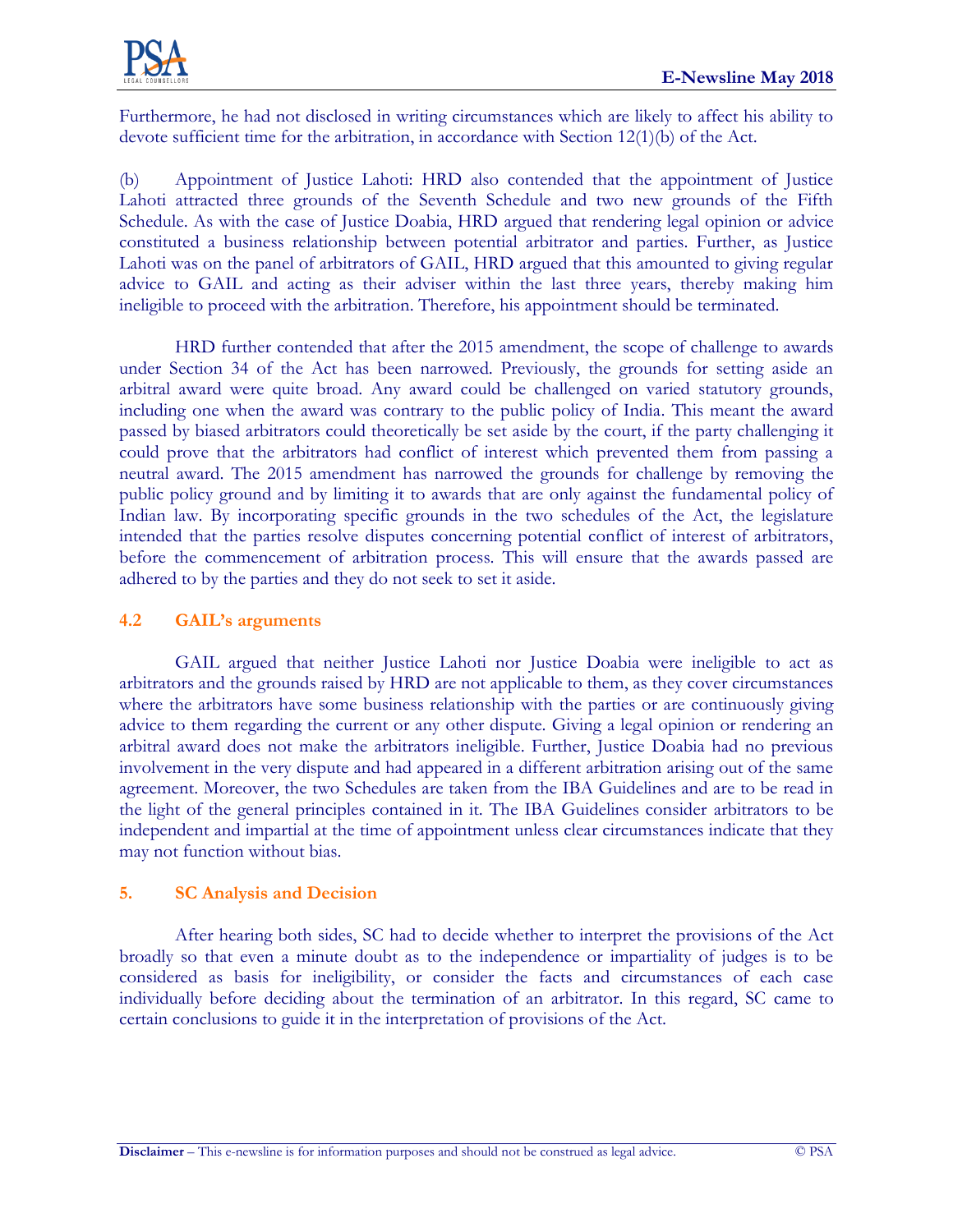

## **5.1 Separation of Fifth and Seventh Schedule**

At the outset, SC held that the 2015 amendment had created a dichotomy between the grounds contained in the Fifth and the Seventh Schedule. The former lists circumstances that only give rise to justifiable doubts as to the independence or impartiality of arbitrators, while the latter lists circumstances which make arbitrators *per se* ineligible to further perform their functions. A challenge under the Fifth Schedule can be initially heard by the tribunal only and the challenge can be taken to court only after an award is passed. But, for challenges under the Seventh Schedule, the parties can directly approach the court, to decide whether the mandate of an arbitrator can be terminated. Hence in the present case, SC could hear only the challenges based on grounds contained in the Seventh Schedule.

## **5.2 IBA Guidelines**

The SC agreed with HRD that the 2015 amendment was carried out with the goal of appointing neutral arbitrators and that the Fifth and Seventh Schedules, when read in consonance with Section 12, are used to determine ineligibility of arbitrators. However, the grounds in the schedules cannot be construed in an expansive manner such that the remotest likelihood of bias merits removal of arbitrators. This is not an acceptable standard of interpreting the schedules as this would defeat the very purpose of including specific grounds for termination of arbitrators introduced by the 2015 amendment. As both Schedules were lifted from the IBA Guidelines, the court felt it imperative to interpret the statutory provisions in the light of the general principles contained in it. According to these principles, if a third person with knowledge of the facts believes that the arbitrator is incapable of acting in an independent or impartial manner, the doubts about the arbitrator are justified. The test for determining eligibility of arbitrators requires taking a broad common-sense approach to the grounds of Fifth and Seventh Schedules. This would, therefore, require a fair construction of the words used therein, neither tending to enlarge nor restrict them unduly. SC adopted this approach in the case and applied this test individually to each ground of the Seventh Schedule, to analyze if a reasonable third person would believe that the two arbitrators were biased under the facts and circumstances of the case.

After due deliberations, the SC held as follows. Regarding Justice Lahoti's appointment, they were of the view that giving a legal opinion comes within the purview of professional relationship as it is considered as legal advice and not business advice, as outlined in the first ground of Fifth Schedule. The apex court categorically held that the other two grounds will not apply, as Justice Lahoti was not continuously giving advice to GAIL.

With respect to Justice Doabia's appointment, SC held that grounds of the Seventh Schedule was derived from para 2.1.2 of the IBA Guidelines which states "The Arbitrator had a prior involvement in the dispute." As such this ground of the Seventh Schedule only required that the arbitrator not be involved in the current dispute. Since heading to this ground reads as "Relationship of the arbitrator to the dispute". This indicates that the person should be involved in the dispute in any other capacity other than as an arbitrator. The fact that an arbitrator has previously decided a case is not enough to lead to a conclusion of apparent bias. Arbitrators are generally assumed to be trustworthy and honest and approach each case with an open mind unless facts exist that may show possibility of a preconceived notion. Accordingly, SC ruled that the appointment of Justice Doabia and Lahoti cannot be terminated.